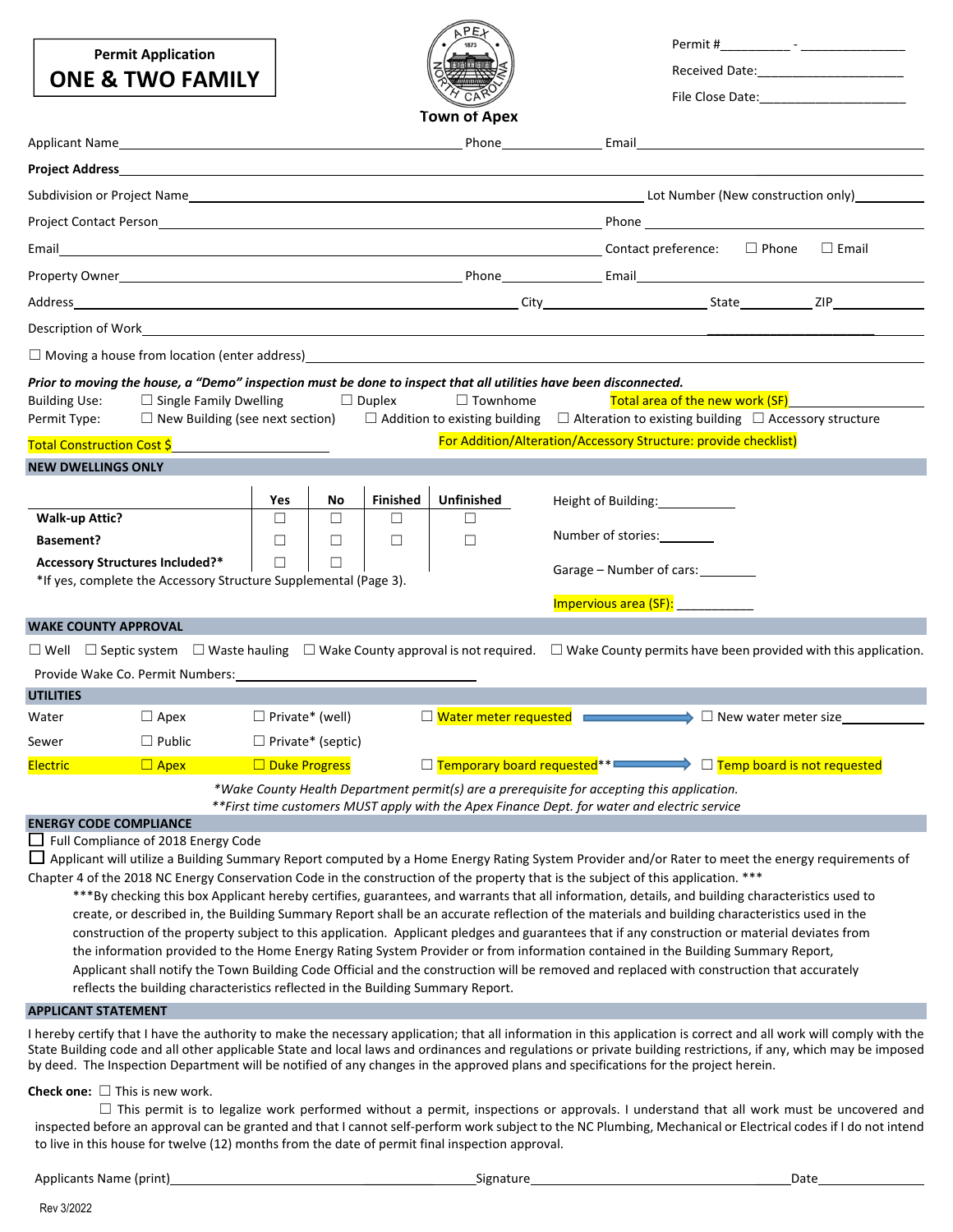| <b>Project Address</b><br><b>PLANS DESIGNER</b>                                                                                                                                                                                                                                                                                                                                                  |                                                                                                        |                                     |                                           |                                        |                |                                                                                                                                                                                                                                |                                                                                                                                                                                                                                |
|--------------------------------------------------------------------------------------------------------------------------------------------------------------------------------------------------------------------------------------------------------------------------------------------------------------------------------------------------------------------------------------------------|--------------------------------------------------------------------------------------------------------|-------------------------------------|-------------------------------------------|----------------------------------------|----------------|--------------------------------------------------------------------------------------------------------------------------------------------------------------------------------------------------------------------------------|--------------------------------------------------------------------------------------------------------------------------------------------------------------------------------------------------------------------------------|
| Name________                                                                                                                                                                                                                                                                                                                                                                                     |                                                                                                        |                                     |                                           |                                        |                |                                                                                                                                                                                                                                |                                                                                                                                                                                                                                |
|                                                                                                                                                                                                                                                                                                                                                                                                  |                                                                                                        |                                     |                                           |                                        |                |                                                                                                                                                                                                                                |                                                                                                                                                                                                                                |
| $\Box$ Architect $\Box$ Engineer $\Box$ Homeowner                                                                                                                                                                                                                                                                                                                                                | $\Box$ Other $\Box$                                                                                    |                                     |                                           |                                        |                |                                                                                                                                                                                                                                |                                                                                                                                                                                                                                |
| <b>GENERAL CONSTRUCTION (BUILDING)</b>                                                                                                                                                                                                                                                                                                                                                           | $\Box$ Check here if this trade is not required.                                                       |                                     |                                           |                                        |                |                                                                                                                                                                                                                                |                                                                                                                                                                                                                                |
| Contractor (Company Name) 2012 12:20 12:20 12:20 12:20 12:20 12:20 12:20 12:20 12:20 12:20 12:20 12:20 12:20 1                                                                                                                                                                                                                                                                                   |                                                                                                        |                                     |                                           |                                        |                |                                                                                                                                                                                                                                |                                                                                                                                                                                                                                |
|                                                                                                                                                                                                                                                                                                                                                                                                  |                                                                                                        |                                     |                                           |                                        |                |                                                                                                                                                                                                                                |                                                                                                                                                                                                                                |
|                                                                                                                                                                                                                                                                                                                                                                                                  | Classification: $\Box$ Residential $\Box$ Building $\Box$ Limited $\Box$ Intermediate $\Box$ Unlimited |                                     |                                           |                                        |                |                                                                                                                                                                                                                                |                                                                                                                                                                                                                                |
|                                                                                                                                                                                                                                                                                                                                                                                                  |                                                                                                        |                                     |                                           |                                        |                |                                                                                                                                                                                                                                | Construction Cost (contract amount) \$                                                                                                                                                                                         |
| □ I am a general contractor duly licensed by the NC Licensing Board of General Contractors. I am permitted by my license to contract on projects on one<br>property at one time not to exceed the following dollar value \$<br>The following contractors are considered subcontractors.                                                                                                          |                                                                                                        |                                     |                                           |                                        |                |                                                                                                                                                                                                                                |                                                                                                                                                                                                                                |
| □ I am an unlicensed contractor. I am permitted to contract on projects on one property at one time not to exceed \$30,000. I am not permitted to perform<br>or subcontract plumbing, mechanical or electrical work so all of the following contractors are considered prime contractors.                                                                                                        |                                                                                                        |                                     |                                           |                                        |                |                                                                                                                                                                                                                                |                                                                                                                                                                                                                                |
| $\Box$ I am the property owner acting as the General Contractor. I have provided the following form entitled: Applicant Questionnaire for Homeowner Acting as<br>a General Contractor. If I have listed myself as a contractor below I do so knowing that I intend to live in this house for a period of 12 months and have<br>presented an affidavit to the Building Official stating the same. |                                                                                                        |                                     |                                           |                                        |                |                                                                                                                                                                                                                                |                                                                                                                                                                                                                                |
|                                                                                                                                                                                                                                                                                                                                                                                                  |                                                                                                        |                                     |                                           |                                        |                |                                                                                                                                                                                                                                | Date <u>_________</u>                                                                                                                                                                                                          |
| ** Authorized Agent is employee, officer or member of the corporation<br>TRADE SIGNATURES NOT REQUIRED IF APPLICATION IS SIGNED BY GENERAL CONTRACTOR<br>** Authorized Agent signature is required for single trade permit issuance.                                                                                                                                                             |                                                                                                        |                                     |                                           |                                        |                |                                                                                                                                                                                                                                |                                                                                                                                                                                                                                |
| <b>ELECTRICAL PERMIT</b>                                                                                                                                                                                                                                                                                                                                                                         | $\Box$ Check here if this trade is not required.                                                       |                                     |                                           |                                        |                |                                                                                                                                                                                                                                |                                                                                                                                                                                                                                |
|                                                                                                                                                                                                                                                                                                                                                                                                  |                                                                                                        |                                     |                                           |                                        |                |                                                                                                                                                                                                                                |                                                                                                                                                                                                                                |
|                                                                                                                                                                                                                                                                                                                                                                                                  |                                                                                                        |                                     |                                           |                                        |                |                                                                                                                                                                                                                                | State ZIP                                                                                                                                                                                                                      |
|                                                                                                                                                                                                                                                                                                                                                                                                  | Classification: $\Box$ Limited<br>Voltage: $\Box$ 50 or less                                           |                                     | $\Box$ Intermediate<br>$\Box$ 600 or less | $\Box$ Unlimited<br>$\Box$ 600 or more |                | $\Box$ Owner                                                                                                                                                                                                                   | $\Box$ Other                                                                                                                                                                                                                   |
|                                                                                                                                                                                                                                                                                                                                                                                                  |                                                                                                        |                                     |                                           |                                        |                |                                                                                                                                                                                                                                | Construction Cost (contract amount) \$                                                                                                                                                                                         |
|                                                                                                                                                                                                                                                                                                                                                                                                  |                                                                                                        |                                     |                                           |                                        |                | Date and the second second second second second second second second second second second second second second second second second second second second second second second second second second second second second second |                                                                                                                                                                                                                                |
| <b>MECHANICAL PERMIT*</b><br><b>Service Service</b>                                                                                                                                                                                                                                                                                                                                              | $\Box$ Check here if this trade is not required.                                                       |                                     |                                           |                                        |                |                                                                                                                                                                                                                                | *Outdoor unit must meet screening per UDO                                                                                                                                                                                      |
| Contractor (Company Name)                                                                                                                                                                                                                                                                                                                                                                        |                                                                                                        |                                     |                                           |                                        |                |                                                                                                                                                                                                                                |                                                                                                                                                                                                                                |
| Address                                                                                                                                                                                                                                                                                                                                                                                          | City                                                                                                   |                                     |                                           | State                                  |                |                                                                                                                                                                                                                                | 71P                                                                                                                                                                                                                            |
|                                                                                                                                                                                                                                                                                                                                                                                                  |                                                                                                        | $\Box$ H-1<br>$\Box$ H <sub>2</sub> | $\Box$ H-3                                | $\Box$ Owner                           | $\Box$ Class I | $\Box$ Class II                                                                                                                                                                                                                | $\Box$ N/A                                                                                                                                                                                                                     |
| Email                                                                                                                                                                                                                                                                                                                                                                                            |                                                                                                        |                                     |                                           |                                        |                |                                                                                                                                                                                                                                | Construction Cost (contract amount) \$                                                                                                                                                                                         |
| **Authorized Agent (print) and the control of the Signature Signature states and the Signature of the Signature                                                                                                                                                                                                                                                                                  |                                                                                                        |                                     |                                           |                                        |                |                                                                                                                                                                                                                                | Date and the contract of the contract of the contract of the contract of the contract of the contract of the contract of the contract of the contract of the contract of the contract of the contract of the contract of the c |
| Effective July 19, 2016: all new backflow preventers installed on Apex water system are required to be lead free. Backflow preventers installed must be per the USC manual<br>and Town of Apex Cross Connection Control Ordinance. Approved lead free backflow preventers can be found at http://www.usc.edu/dept/fccchr/list.html                                                               |                                                                                                        |                                     |                                           |                                        |                |                                                                                                                                                                                                                                |                                                                                                                                                                                                                                |
| <b>PLUMBING PERMIT</b>                                                                                                                                                                                                                                                                                                                                                                           | $\Box$ Check here if this trade is not required.                                                       |                                     |                                           |                                        |                |                                                                                                                                                                                                                                |                                                                                                                                                                                                                                |
| Contractor (Company Name) and the contractor of the contractor of the contractor of the contractor of the contractor of the contractor of the contractor of the contractor of the contractor of the contractor of the contract                                                                                                                                                                   |                                                                                                        |                                     |                                           |                                        |                |                                                                                                                                                                                                                                |                                                                                                                                                                                                                                |
| Address and the contract of the contract of the contract of the contract of the contract of the contract of the                                                                                                                                                                                                                                                                                  |                                                                                                        |                                     |                                           |                                        |                |                                                                                                                                                                                                                                |                                                                                                                                                                                                                                |
| License Number________________________________                                                                                                                                                                                                                                                                                                                                                   | Classification:                                                                                        | $\Box$ Class I                      |                                           | $\Box$ Class II                        |                | $\Box$ Owner                                                                                                                                                                                                                   | $\Box$ N/A                                                                                                                                                                                                                     |
| Email                                                                                                                                                                                                                                                                                                                                                                                            |                                                                                                        |                                     |                                           |                                        |                |                                                                                                                                                                                                                                | Construction Cost (contract amount) \$                                                                                                                                                                                         |
|                                                                                                                                                                                                                                                                                                                                                                                                  |                                                                                                        |                                     |                                           |                                        |                |                                                                                                                                                                                                                                | Date and the second second second second second second second second second second second second second second second second second second second second second second second second second second second second second second |
| SPRINKLER (PLUMBING/FIRE)                                                                                                                                                                                                                                                                                                                                                                        | $\Box$ Check here if this trade is not required.                                                       |                                     |                                           |                                        |                |                                                                                                                                                                                                                                |                                                                                                                                                                                                                                |
|                                                                                                                                                                                                                                                                                                                                                                                                  |                                                                                                        |                                     |                                           |                                        |                |                                                                                                                                                                                                                                |                                                                                                                                                                                                                                |
|                                                                                                                                                                                                                                                                                                                                                                                                  |                                                                                                        |                                     |                                           |                                        |                |                                                                                                                                                                                                                                |                                                                                                                                                                                                                                |
|                                                                                                                                                                                                                                                                                                                                                                                                  | Classification:                                                                                        |                                     | $\Box$ Fire Sprinkler (only)              |                                        |                |                                                                                                                                                                                                                                |                                                                                                                                                                                                                                |
| Email                                                                                                                                                                                                                                                                                                                                                                                            |                                                                                                        |                                     |                                           |                                        |                |                                                                                                                                                                                                                                | Construction Cost (contract amount) \$                                                                                                                                                                                         |
|                                                                                                                                                                                                                                                                                                                                                                                                  |                                                                                                        |                                     |                                           |                                        |                |                                                                                                                                                                                                                                | Date                                                                                                                                                                                                                           |
|                                                                                                                                                                                                                                                                                                                                                                                                  |                                                                                                        |                                     |                                           |                                        |                |                                                                                                                                                                                                                                |                                                                                                                                                                                                                                |